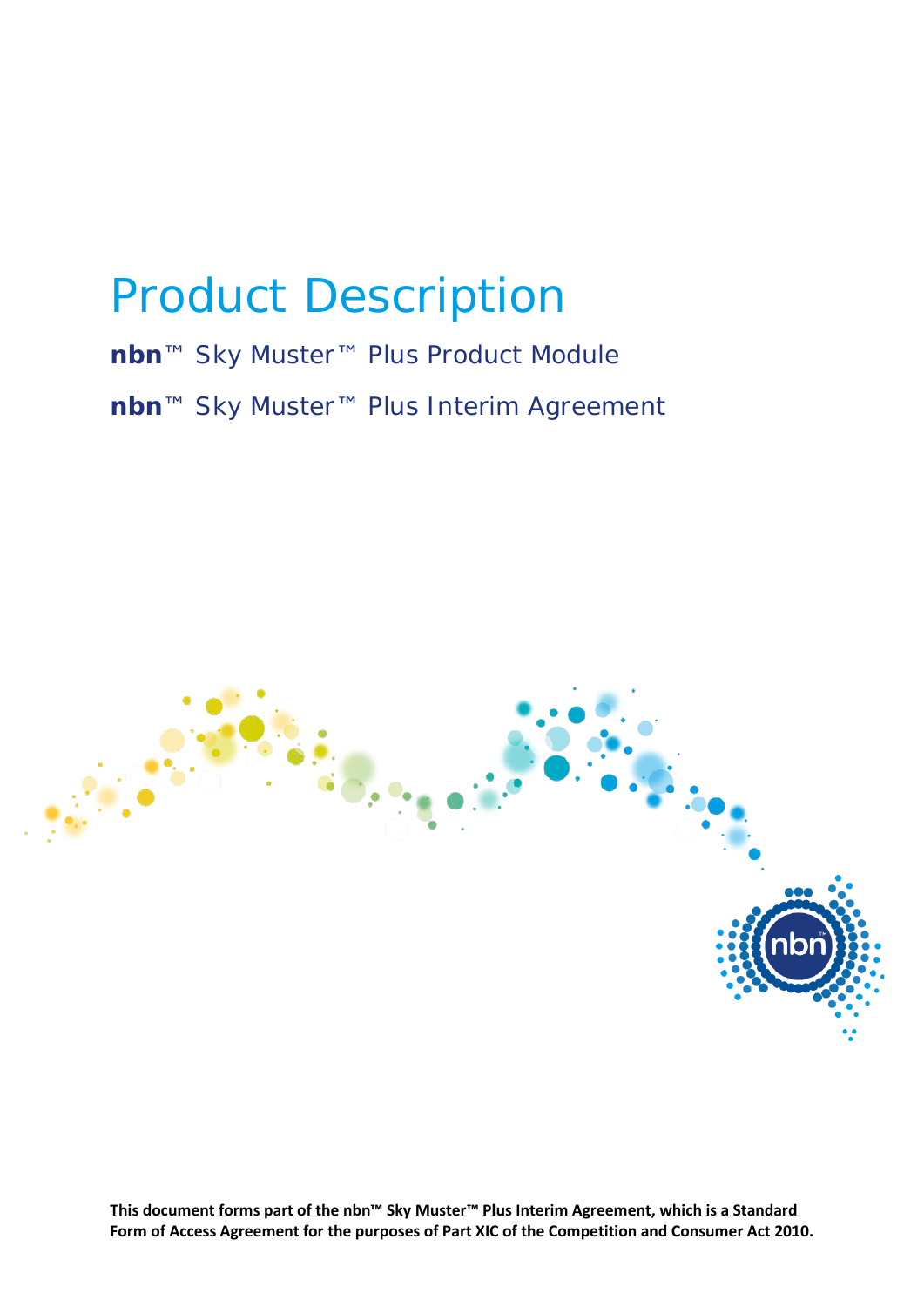## Product Description

**nbn**™ Sky Muster™ Plus Product Module **nbn**™ Sky Muster™ Plus Interim Agreement

| <b>Version</b> | <b>Description</b>                                                                                                | <b>Effective Date</b>                                                              |
|----------------|-------------------------------------------------------------------------------------------------------------------|------------------------------------------------------------------------------------|
| 1.0            | First issued version of nbn™ Sky Muster™ Plus<br>Interim Agreement                                                | <b>Execution Date</b>                                                              |
| 1.1            | Amendments to introduce 25GB+ Plan, unmetered<br>inclusions changes, Data Block and Top-Up                        | Unmetered inclusions<br>changes: 1 April 2020<br>All other changes: 15<br>May 2020 |
| 1.2            | Amendments in respect of eligibility restriction<br>notified on 1 February 2021                                   | 1 March 2021                                                                       |
| 1.3            | Amendments in respect of IPv4 Dynamic Network<br>Address Translation overload IP Address Scheme<br>implementation | 1 April 2021                                                                       |

#### **Copyright**

This document is subject to copyright and must not be used except as permitted below or under the Copyright Act 1968 (Cth). You must not reproduce or publish this document in whole or in part for commercial gain without the prior written consent of **nbn**. You may reproduce and publish this document in whole or in part for educational or non-commercial purposes as approved by **nbn** in writing.

Copyright © 2021 nbn co limited. All rights reserved. Not for general distribution.

#### **Disclaimer**

This document is provided for information purposes only. The recipient must not use this document other than with the consent of **nbn** and must make its own inquiries as to the currency, accuracy and completeness of this document and the information contained in it. The contents of this document should not be relied upon as representing **nbn**'s final position on the subject matter of this document, except where stated otherwise. Any requirements of **nbn** or views expressed by **nbn** in this document may change as a consequence of **nbn** finalising formal technical specifications, or legislative and regulatory developments.

#### **Environment**

**nbn** asks that you consider the environment before printing this document.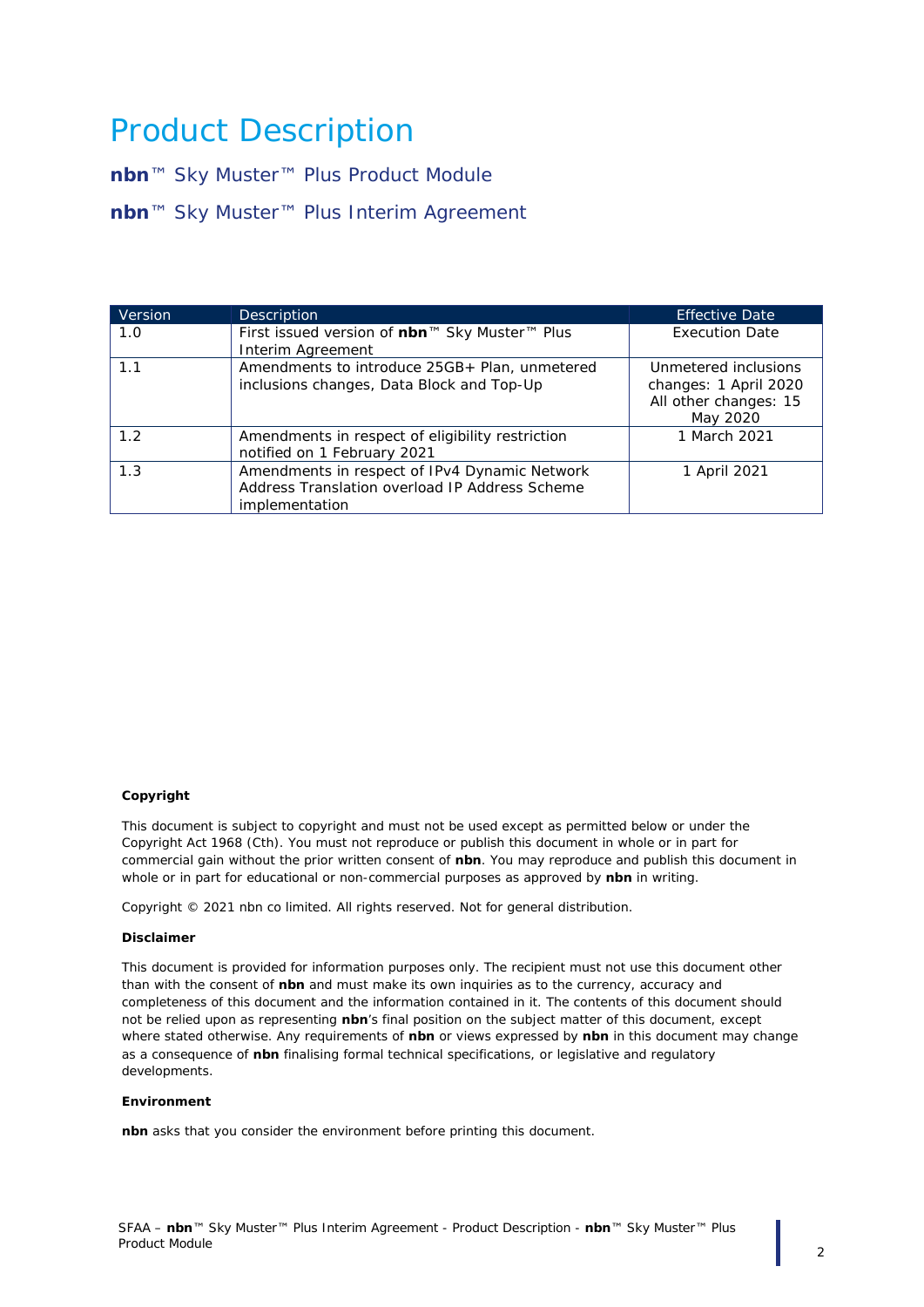## **Introduction**

This **nbn**™ Sky Muster Plus Product Description describes the **nbn**™ Sky Muster™ Plus Product. It forms part of the **nbn**™ Sky Muster™ Plus Interim Agreement.

## Roadmap

A roadmap describing the structure of this document follows for the assistance of Customer.

[Part A:](#page-4-0) The **nbn**™ [Sky Muster™ Plus Product](#page-4-0)

Part A describes what the **nbn**™ Sky Muster™ Plus Product is.

| Part A: The nbn™ Sky Muster™ Plus Product | Page |
|-------------------------------------------|------|
| The nbn™ Sky Muster™ Plus Product         |      |

#### [Part B:](#page-5-0) [Required Product Components](#page-5-0)

Part B describes the core Product Components of **nbn**™ Sky Muster™ Plus which Customer must order.

| Part B: Required Product Components |                              | Page |
|-------------------------------------|------------------------------|------|
|                                     | <b>Plans</b>                 |      |
|                                     | User Network Interface (UNI) |      |

#### [Part C:Plan Sub-features](#page-10-0)

Part C describes the Plan Sub-features which form part of the Plans. Plan Sub-features are not independently orderable by Customer.

| Part C: Plan Sub-features, |                                        | Page |
|----------------------------|----------------------------------------|------|
| 3                          | Plan Sub-features generally            |      |
| 4                          | Bandwidth profiles and data inclusions |      |
| 5                          | <b>IP Address Scheme</b>               |      |

#### [Part D:](#page-13-0) [Optional Product Features](#page-13-0)

Part D describes the optional Product Features of **nbn**™ Sky Muster™ Plus which Customer may elect to order.

| Part D: Optional Product Features |                          | Page |
|-----------------------------------|--------------------------|------|
| 6                                 | <b>Plan Test Service</b> | 14   |
|                                   | Data Block               | 14   |
| 8                                 | Top-Up                   | 15   |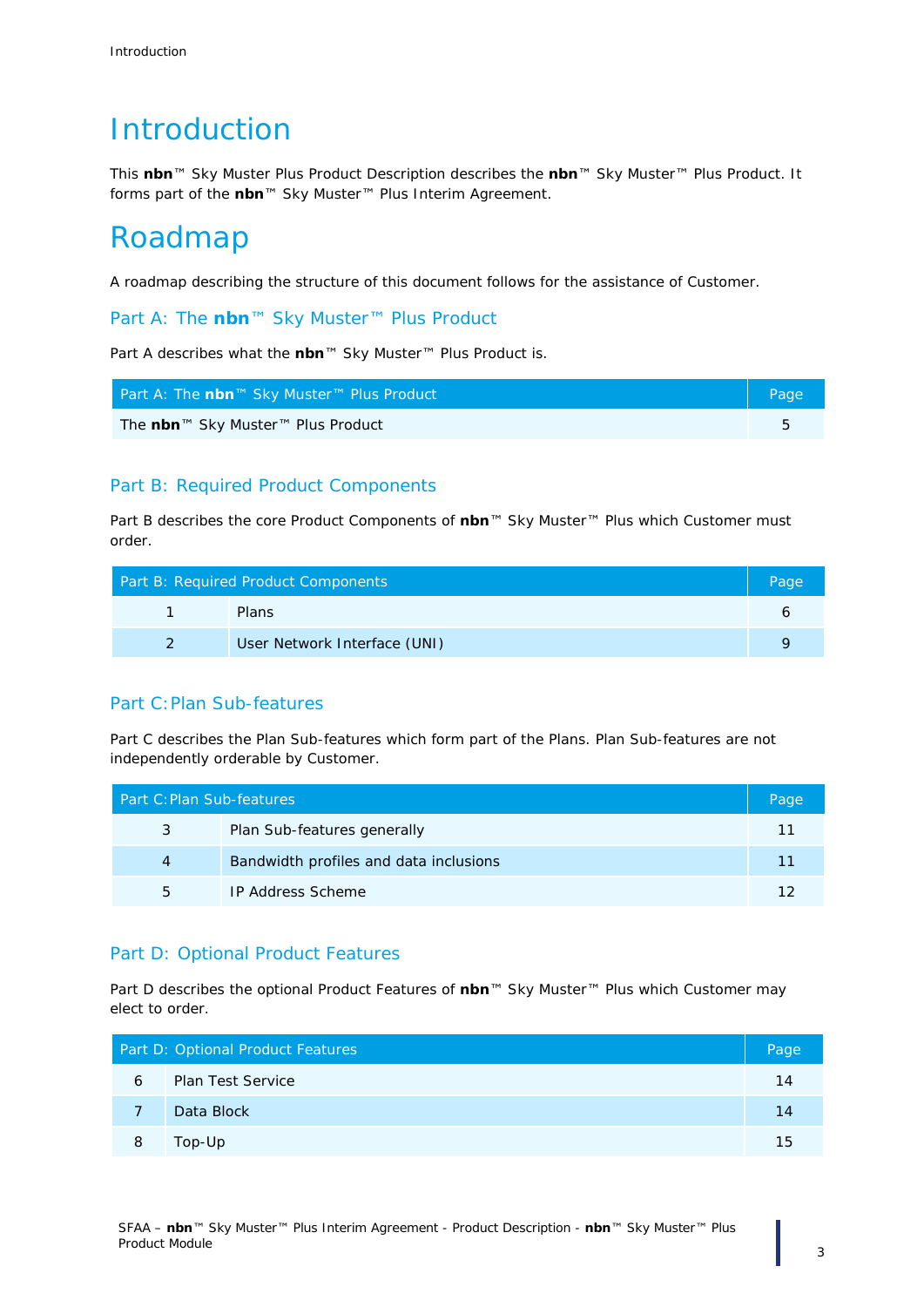### [Part E:](#page-16-0) [General conditions of supply](#page-16-0)

Part E sets out general conditions which apply to the supply of **nbn**™ Sky Muster™ Plus to Customer.

| Part E: General conditions of supply |                                                               | Page |
|--------------------------------------|---------------------------------------------------------------|------|
| 9                                    | Downstream supply                                             | 17   |
| 10                                   | nbn™ Sky Muster™ Plus exclusions                              | 17   |
| 11                                   | SMP Network architecture and nbn™ Sky Muster™ Plus boundaries | 18   |
| 12                                   | Speeds, performance and availability                          | 18   |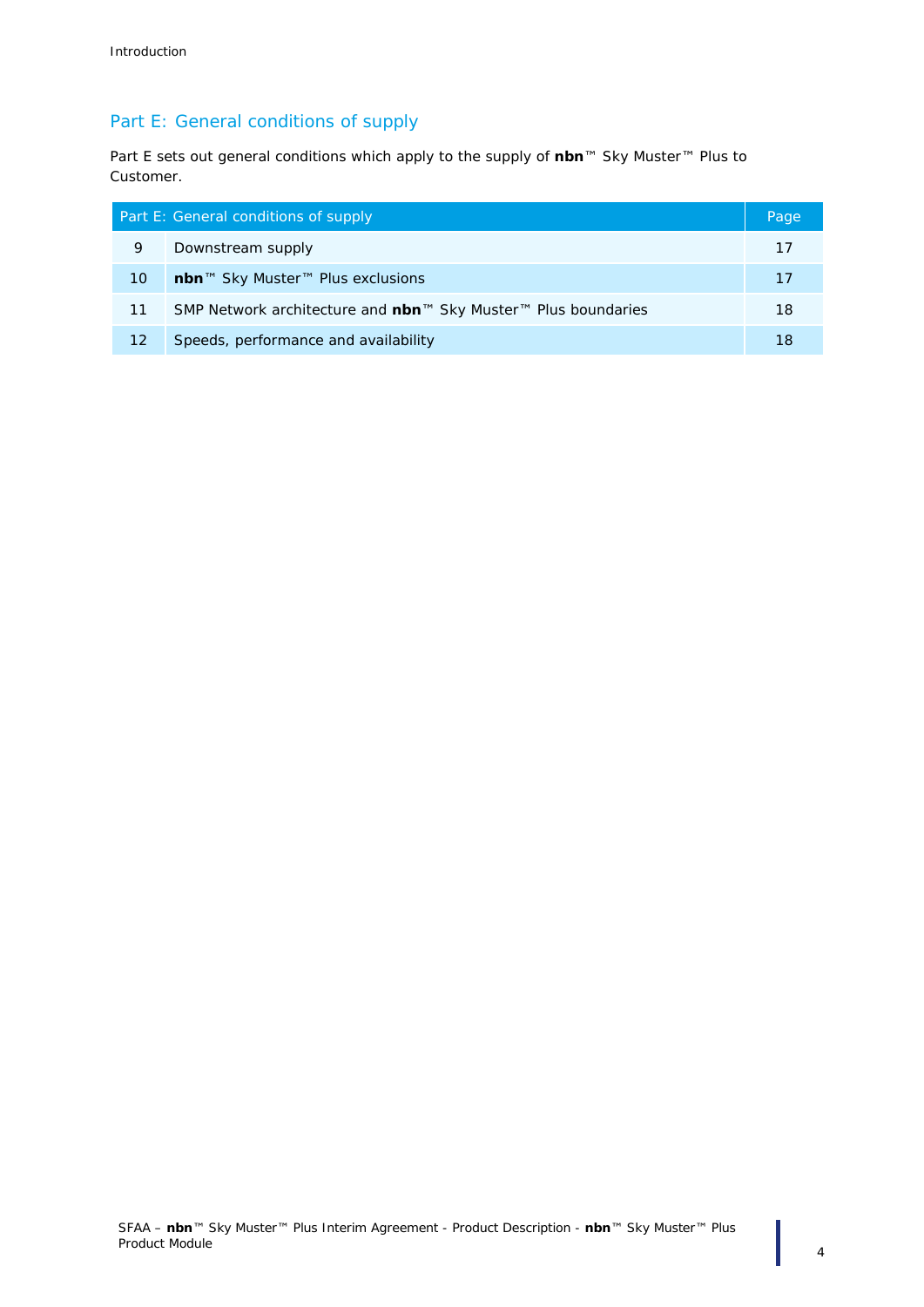## <span id="page-4-0"></span>Part A: The **nbn**™ Sky Muster™ Plus Product

**nbn**™ Sky Muster™ Plus:

- is a Layer 3 and above service that carries traffic between a UNI used to serve a Premises and the **nbn**™ Upstream Network Boundary;
- is supplied by means of the SMP Network;
- enables Customer or its Downstream Service Providers to supply a Carriage Service or Content Service to a Premises; and
- comprises required Product Components, which Customer must acquire as part of **nbn**™ Sky Muster™ Plus, and optional Product Features, which Customer may elect to acquire.

| Type                                    | Product Component / Product Feature   |  |
|-----------------------------------------|---------------------------------------|--|
| <b>Product Components</b><br>(required) | Plan; UNI                             |  |
| <b>Product Feature</b><br>(optional)    | Plan Test Feature, Data Block, Top-Up |  |

*Note: nbn supplies the Plan to Customer on the condition that Customer also acquires a UNI in conjunction with that Plan.*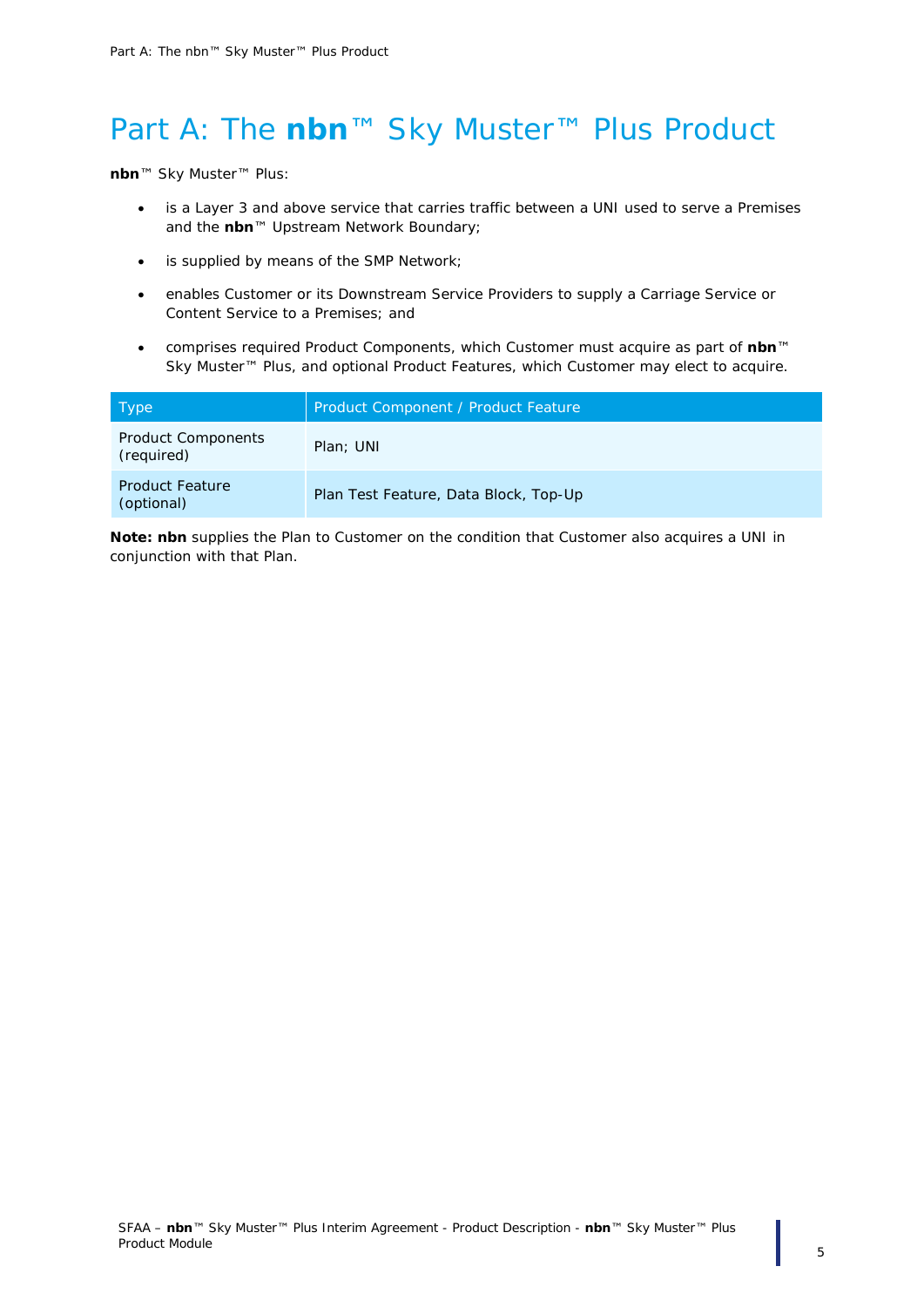## <span id="page-5-0"></span>Part B: Required Product Components

*Section [1](#page-5-1) describes the Plans that Customer must order for each Premises where nbn supplies nbn™ Sky Muster™ Plus to Customer.* 

#### <span id="page-5-1"></span>1. Plans

#### 1.1 General Plan description

- (a) A **Plan** is an Ethernet-based Layer 3 and above virtual connection on the SMP Network, that carries End User traffic to and from a UNI used to serve a Premises.
- (b) Customer must order a Plan for each eligible Premises to which **nbn**™ Sky Muster™ Plus will be supplied.
- (c) The available Plans are described in section [1.2.](#page-5-2)
- (d) **nbn** will map one Plan to any UNI used to serve the relevant Premises and will not map more than one Plan to the same UNI.

#### <span id="page-5-2"></span>1.2 Plans

The Plans are described by reference to the Plan Sub-features described in [Part C:](#page-10-0) [Plan Sub](#page-10-0)[features.](#page-10-0) Customer may select one of the Plans below in respect of each eligible Premises to which **nbn**™ Sky Muster™ Plus will be supplied:

(a) **25GB+ Plan**, which comprises the following Plan Sub-features:

| <b>Plan Sub-feature</b>                   | Configuration                    |                                 |  |  |
|-------------------------------------------|----------------------------------|---------------------------------|--|--|
| <b>Access Rate</b>                        | Downstream Mbps (PIR)            | <b>Upstream Mbps (PIR)</b>      |  |  |
|                                           | 25<br>(with Supplementary Burst) | 5<br>(with Supplementary Burst) |  |  |
| Peak Period Metered Data<br>Allowance     | $25$ GB <sup>1</sup>             |                                 |  |  |
| Off-peak Period Metered Data<br>Allowance | $25$ GB <sup>1</sup>             |                                 |  |  |
| Peak Period Shaping Rate                  | Downstream Kbps (PIR)            | <b>Upstream Kbps (PIR)</b>      |  |  |
|                                           | 512                              | 256                             |  |  |
| Off-peak Period Shaping Rate              | Downstream Kbps (PIR)            | <b>Upstream Kbps (PIR)</b>      |  |  |
|                                           | 2,048                            | 512                             |  |  |
| <b>IP Address Scheme</b>                  | As set out in section 5          |                                 |  |  |
| nbn™ Upstream Network Boundary            | Internet Point of Presence       |                                 |  |  |
| <b>Metered Data</b>                       | <b>Traffic Profile 1</b>         |                                 |  |  |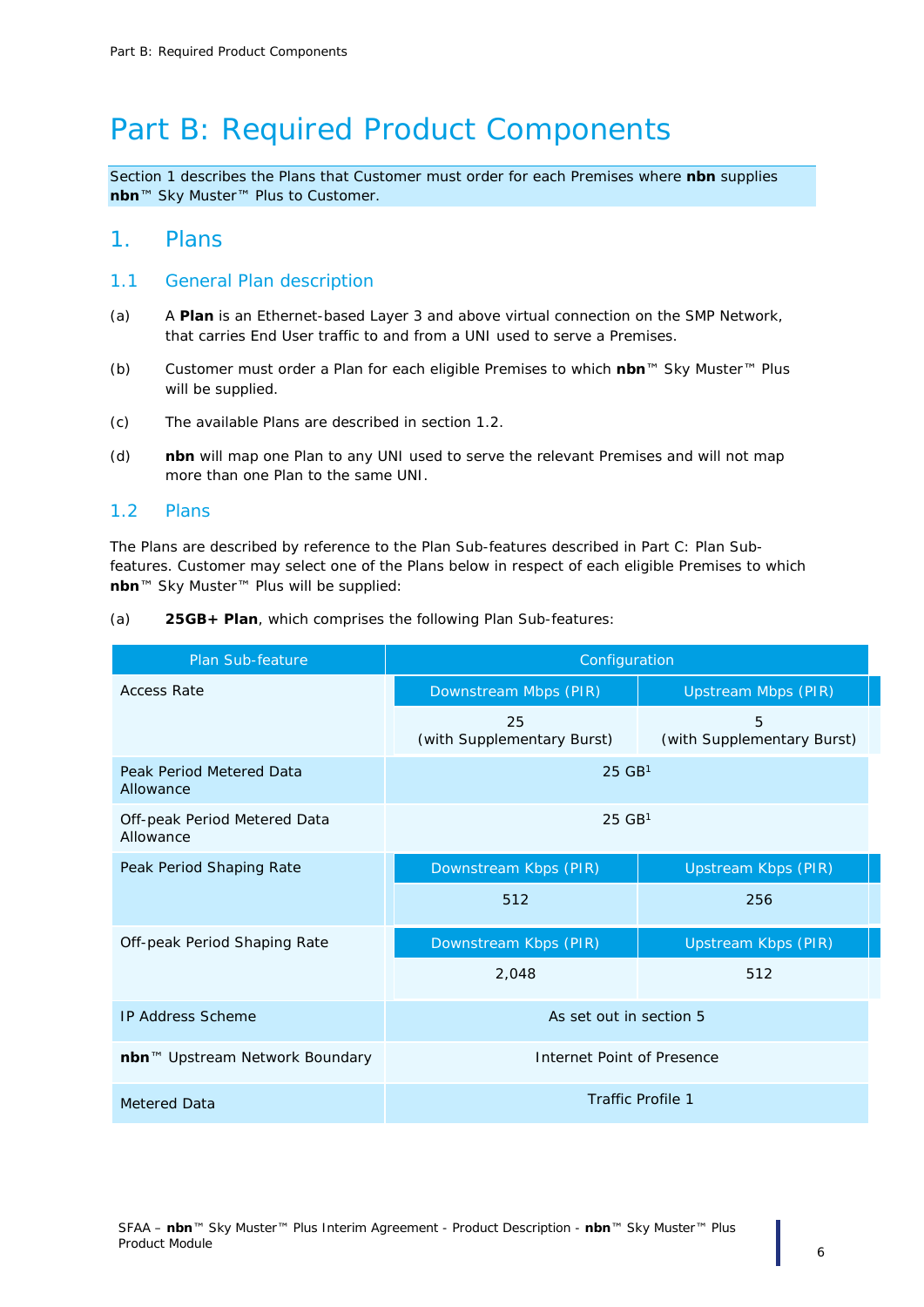| Time of Day Data (Unmetered Data) | <b>Traffic Profile</b> | <b>Shaped Periods</b> | Time of Day Limit<br>Rate |
|-----------------------------------|------------------------|-----------------------|---------------------------|
|                                   | Traffic Profile 2      | 4 pm to 11 pm daily   | $256$ Kbps <sup>2</sup>   |

#### *Notes:*

- *1. The Peak Period Metered Data Allowance and Off-peak Period Metered Data Allowance include both upload and download usage as set out in section [4.1\(a\).](#page-10-3)*
- *2. To be read in conjunction with section [4.1.](#page-10-4) Sections [4.1\(a\)](#page-10-3) and [4.1\(b\)](#page-10-5) describe the operation of Unmetered Data generally (which includes Time of Day Data). Section [4.1\(c\)](#page-11-1) further describes the operation of Time of Day Data specifically.*
- (b) **50GB+ Plan**, which comprises the following Plan Sub-features:

| <b>Plan Sub-feature</b>                   | Configuration                                       |                       |                            |                                 |
|-------------------------------------------|-----------------------------------------------------|-----------------------|----------------------------|---------------------------------|
| <b>Access Rate</b>                        | Downstream Mbps (PIR)                               |                       | <b>Upstream Mbps (PIR)</b> |                                 |
|                                           | 25<br>(with Supplementary Burst)                    |                       |                            | 5<br>(with Supplementary Burst) |
| Peak Period Metered Data<br>Allowance     |                                                     | $50 \text{ GB}^1$     |                            |                                 |
| Off-peak Period Metered<br>Data Allowance |                                                     | $50$ GB <sup>1</sup>  |                            |                                 |
| Peak Period Shaping Rate                  |                                                     | Downstream Kbps (PIR) |                            | <b>Upstream Kbps (PIR)</b>      |
|                                           | 512<br>256                                          |                       |                            |                                 |
| Off-peak Period Shaping                   | Downstream Kbps (PIR)<br><b>Upstream Kbps (PIR)</b> |                       |                            |                                 |
| Rate                                      | 2,048                                               |                       | 512                        |                                 |
| <b>IP Address Scheme</b>                  | As set out in section 5                             |                       |                            |                                 |
| nbn™ Upstream Network<br>Boundary         | Internet Point of Presence                          |                       |                            |                                 |
| <b>Metered Data</b>                       | <b>Traffic Profile 1</b>                            |                       |                            |                                 |
| Time of Day Data<br>(Unmetered Data)      | <b>Traffic Profile</b>                              | <b>Shaped Periods</b> |                            | Time of Day Limit<br>Rate       |
|                                           | <b>Traffic Profile 2</b>                            | 4 pm to 11 pm daily   |                            | $256$ Kbps <sup>2</sup>         |

#### *Notes:*

- *1. The Peak Period Metered Data Allowance and Off-peak Period Metered Data Allowance include both upload and download usage as set out in section [4.1\(a\).](#page-10-3)*
- *2. To be read in conjunction with section [4.1.](#page-10-4) Sections [4.1\(a\)](#page-10-3) and [4.1\(b\)](#page-10-5) describe the operation of Unmetered Data generally (which includes Time of Day Data). Section [4.1\(c\)](#page-11-1) further describes the operation of Time of Day Data specifically.*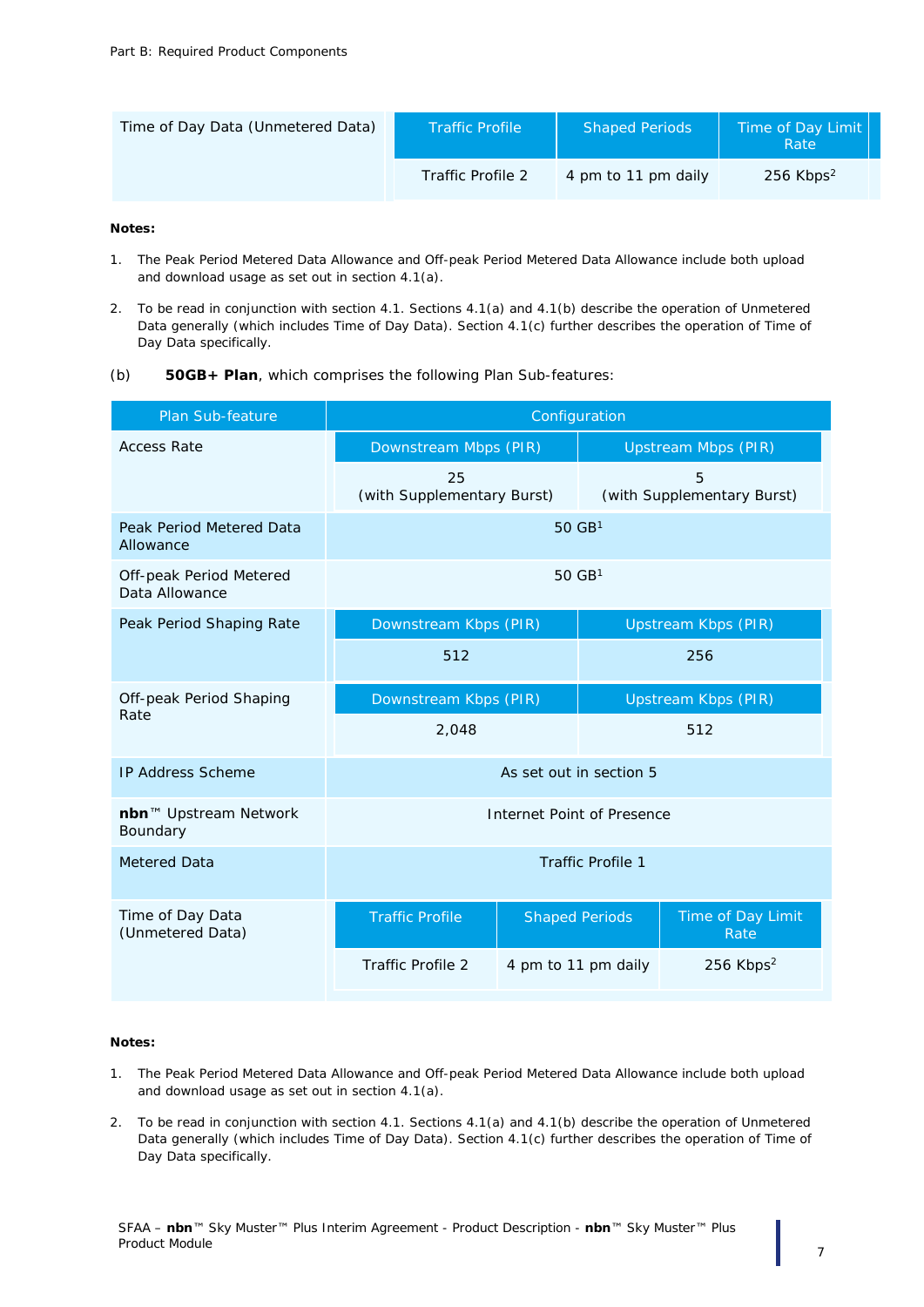#### (c) **100GB+ Plan**, which comprises the following Plan Sub-features:

| <b>Plan Sub-feature</b>                   | Configuration                    |                            |                                 |  |
|-------------------------------------------|----------------------------------|----------------------------|---------------------------------|--|
| <b>Access Rate</b>                        | Downstream Mbps (PIR)            |                            | <b>Upstream Mbps (PIR)</b>      |  |
|                                           | 25<br>(with Supplementary Burst) |                            | 5<br>(with Supplementary Burst) |  |
| Peak Period Metered Data<br>Allowance     |                                  | $100 \text{ GB}^1$         |                                 |  |
| Off-peak Period Metered<br>Data Allowance |                                  | $100 \text{ GB}^1$         |                                 |  |
| Peak Period Shaping Rate                  | Downstream Kbps (PIR)            |                            | <b>Upstream Kbps (PIR)</b>      |  |
|                                           | 512                              |                            | 256                             |  |
| Off-peak Period Shaping<br>Rate           | Downstream Kbps (PIR)            | <b>Upstream Kbps (PIR)</b> |                                 |  |
|                                           | 2,048                            |                            | 512                             |  |
| <b>IP Address Scheme</b>                  |                                  | As set out in section 5    |                                 |  |
| nbn™ Upstream Network<br>Boundary         | Internet Point of Presence       |                            |                                 |  |
| Metered Data                              | <b>Traffic Profile 1</b>         |                            |                                 |  |
| Time of Day Data<br>(Unmetered Data)      | <b>Traffic Profile</b>           | <b>Shaped Periods</b>      | Time of Day Limit<br>Rate       |  |
|                                           | Traffic Profile 2                | 4 pm to 11 pm daily        | 256 Kbps <sup>2</sup>           |  |

#### *Notes:*

- *1. The Peak Period Metered Data Allowance and Off-peak Period Metered Data Allowance include both upload and download usage as set out in section [4.1\(a\).](#page-10-3)*
- *2. To be read in conjunction with section [4.1.](#page-10-4) Sections [4.1\(a\)](#page-10-3) and [4.1\(b\)](#page-10-5) describe the operation of Unmetered Data generally (which includes Time of Day Data). Section [4.1\(c\)](#page-11-1) further describes the operation of Time of Day Data specifically.*
- (d) **150GB+ Plan**, which comprises the following Plan Sub-features:

| Plan Sub-feature                          | Configuration                    |                                 |  |
|-------------------------------------------|----------------------------------|---------------------------------|--|
| <b>Access Rate</b>                        | Downstream Mbps (PIR)            | Upstream Mbps (PIR)             |  |
|                                           | 25<br>(with Supplementary Burst) | 5<br>(with Supplementary Burst) |  |
| Peak Period Metered Data<br>Allowance     | $150 \text{ GB}^1$               |                                 |  |
| Off-peak Period Metered<br>Data Allowance | $150 \text{ GB}^1$               |                                 |  |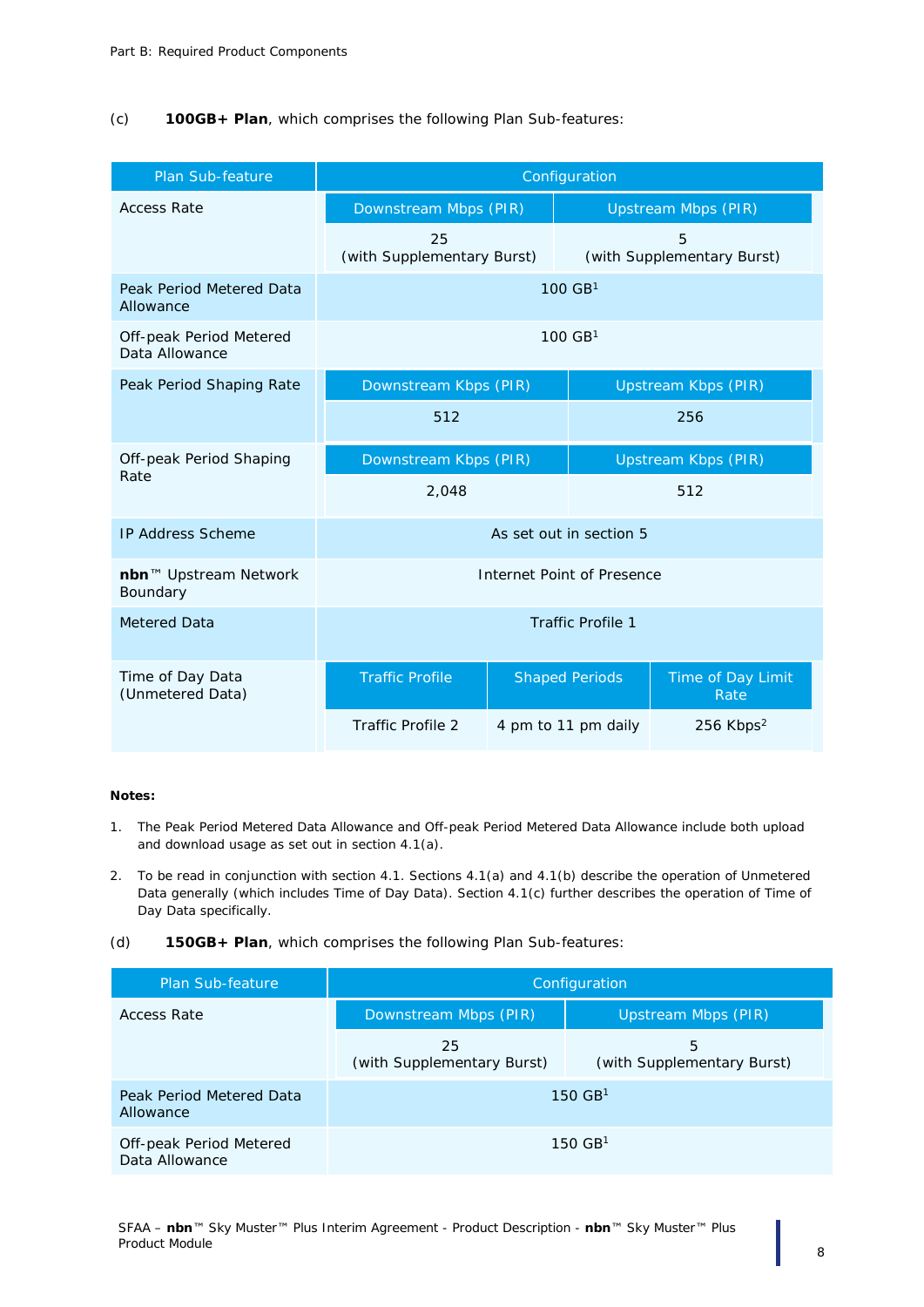| Peak Period Shaping Rate                      | Downstream Kbps (PIR)      |                       | Upstream Kbps (PIR) |                            |
|-----------------------------------------------|----------------------------|-----------------------|---------------------|----------------------------|
|                                               | 512                        |                       |                     | 256                        |
| Off-peak Period Shaping                       | Downstream Kbps (PIR)      |                       |                     | <b>Upstream Kbps (PIR)</b> |
| Rate                                          | 2,048                      |                       |                     | 512                        |
| <b>IP Address Scheme</b>                      | As set out in section 5    |                       |                     |                            |
| nbn <sup>™</sup> Upstream Network<br>Boundary | Internet Point of Presence |                       |                     |                            |
| <b>Metered Data</b>                           | Traffic Profile 1          |                       |                     |                            |
| Time of Day Data<br>(Unmetered Data)          | <b>Traffic Profile</b>     | <b>Shaped Periods</b> |                     | Time of Day Limit<br>Rate  |
|                                               | Traffic Profile 2          | 4 pm to 11 pm daily   |                     | $256$ Kbps <sup>2</sup>    |

#### *Notes:*

- *1. The Peak Period Metered Data Allowance and Off-peak Period Metered Data Allowance include both upload and download usage as set out in section [4.1\(a\).](#page-10-3)*
- *2. To be read in conjunction with section [4.1.](#page-10-4) Sections [4.1\(a\)](#page-10-3) and [4.1\(b\)](#page-10-5) describe the operation of Unmetered Data generally (which includes Time of Day Data). Section [4.1\(c\)](#page-11-1) further describes the operation of Time of Day Data specifically.*

*Section [2](#page-8-0) describes the UNI that must be acquired in conjunction with the Plan for each Premises where nbn supplies nbn™ Sky Muster™ Plus to Customer.*

### <span id="page-8-0"></span>2. User Network Interface (UNI)

#### 2.1 UNI description

- (a) The **User Network Interface** or **UNI** is a physical port to which **nbn** supplies **nbn**™ Sky Muster™ Plus in respect of a Premises.
- (b) **nbn** will make one type of UNI available in respect of a Premises, the UNI-D:

| Type of UNI | <b>Port</b> | Location of UNI port | Number of physical<br>ports on NTD (if any) |
|-------------|-------------|----------------------|---------------------------------------------|
| UNI-D       | Ethernet    | NTD.                 |                                             |

- (c) An NTD supplied for **nbn**™ Sky Muster™ Plus may also be used for **nbn**™ Ethernet (Satellite).
- (d) An NTD supplied for **nbn**™ Ethernet (Satellite) may also be used for **nbn**™ Sky Muster™ Plus.
- (e) Access to and use of a UNI used to serve a Premises is subject to any availability rules determined by **nbn** from time to time.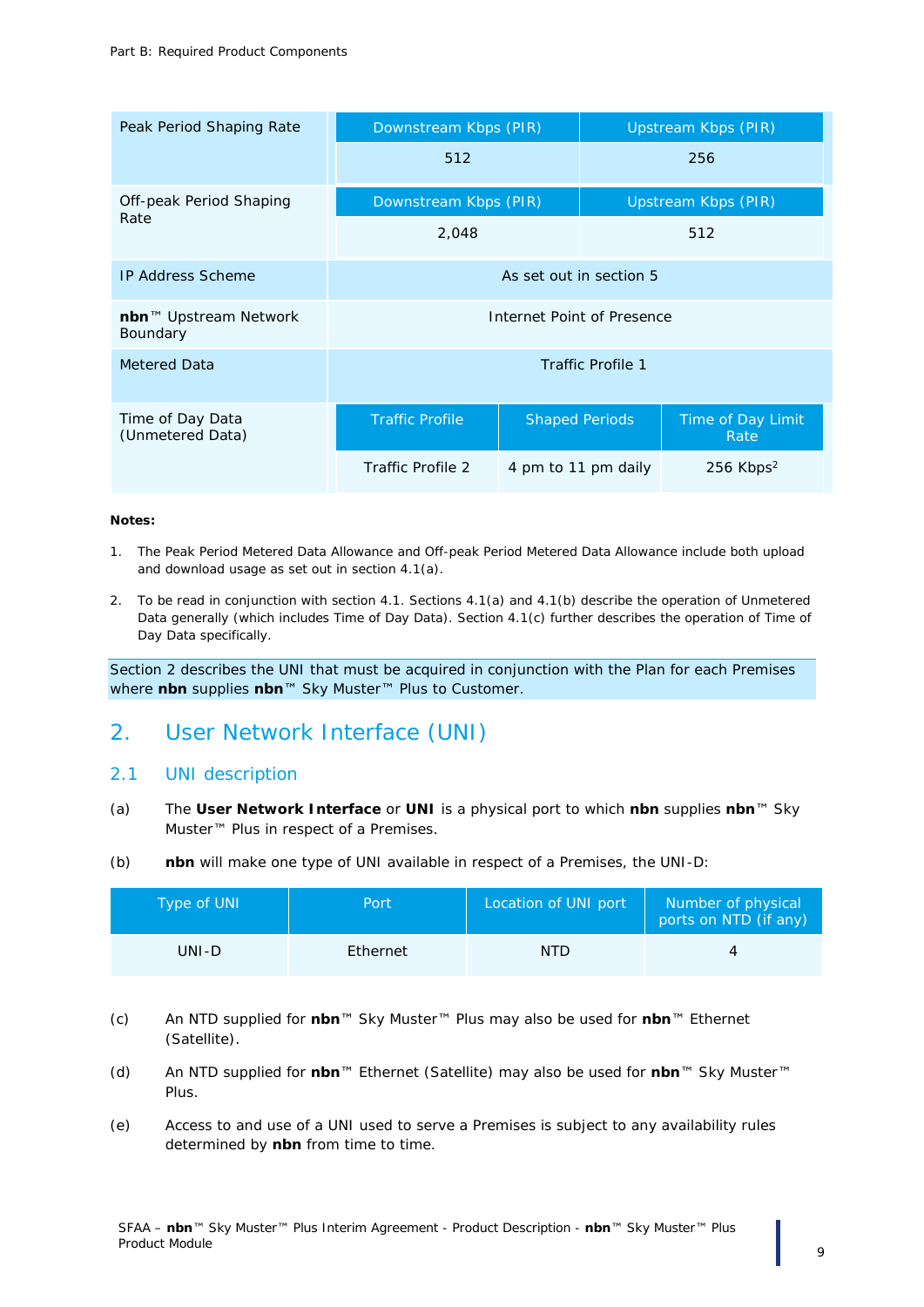- (f) The number of UNI-Ds available at a Premises served by the SMP Network depends on the number of NTDs installed at that Premises.
- (g) The UNI-D has an electrical interface and will not be made available with an optical interface.
- (h) Customer must acquire a UNI-D in conjunction with a Plan for each Premises at which **nbn**™ Sky Muster™ Plus will be supplied.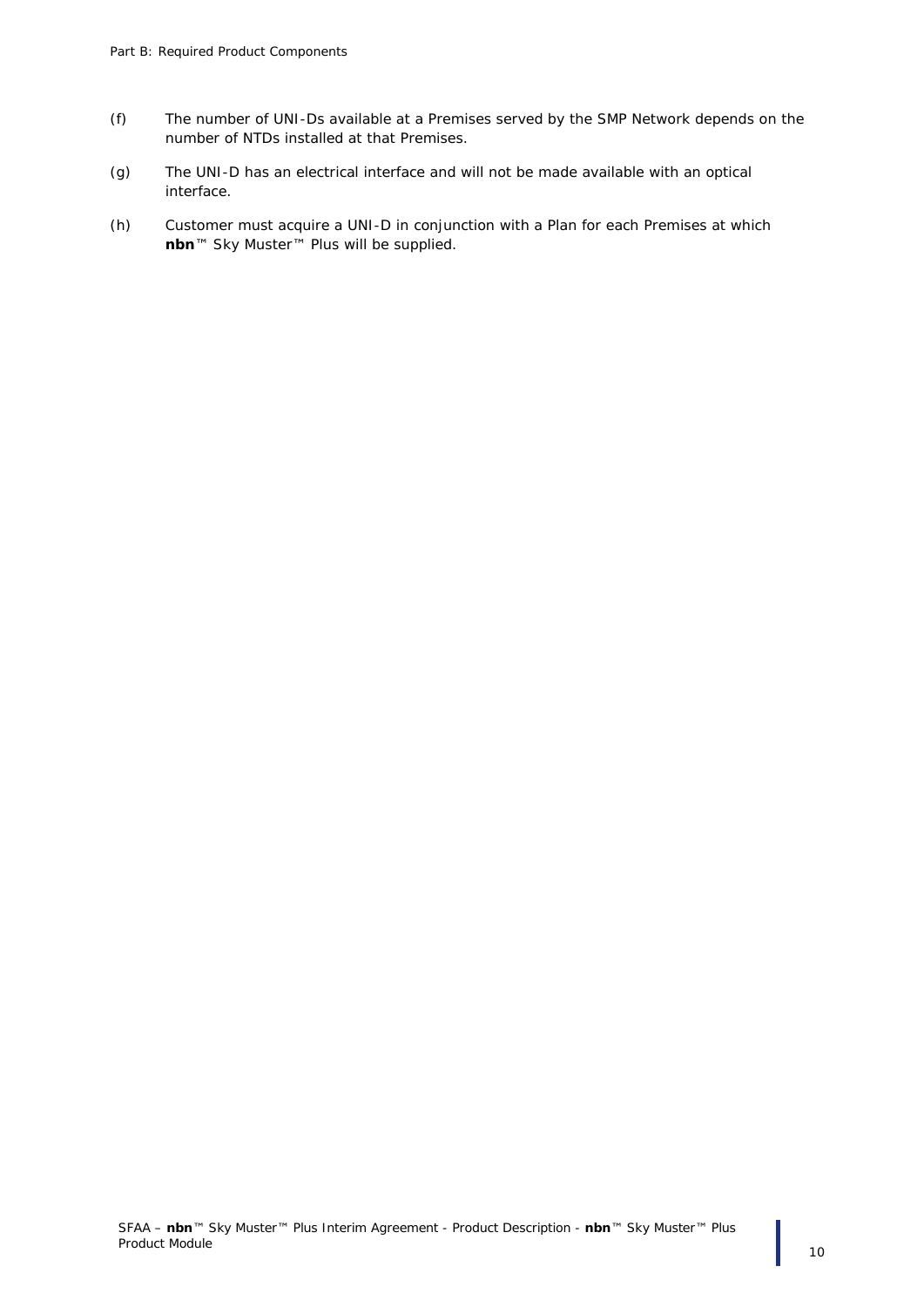## <span id="page-10-0"></span>Part C: Plan Sub-features

*Sections [3](#page-10-1) to [5](#page-11-0) describe the nbn™ Sky Muster™ Plus Plan Sub-features.*

### <span id="page-10-1"></span>3. Plan Sub-features generally

The Plan Sub-features are:

- (a) supplied as part of Plans as set out in section [1;](#page-5-1) and
- (b) not orderable by Customer independently or in configurations other than those set out in section [1.](#page-5-1)

## <span id="page-10-2"></span>4. Bandwidth profiles and data inclusions

#### <span id="page-10-4"></span>4.1 Bandwidth profiles and data inclusions generally

- <span id="page-10-3"></span>(a) Subject to sections  $4.1(b)$  to  $4.1(f)$ ,  $7(a)$  and  $8(b)$ , throughout each calendar month, the bandwidth profile of each Plan will change based on:
	- (i) the time of day;
	- (ii) type of data being transferred; and
	- (iii) the aggregate data of that type transferred (including both uploads and downloads) up to a given point in the calendar month,

| as follows: |
|-------------|
|             |
|             |

| Time of<br>day     | Data type being<br>transferred | Aggregate data transferred in<br>calendar month     | Applicable bandwidth<br>profile        |
|--------------------|--------------------------------|-----------------------------------------------------|----------------------------------------|
| Peak<br>Period     |                                | Up to Peak Period Metered<br>Data Allowance         | <b>Access Rate</b>                     |
|                    | Metered Data                   | More than Peak Period Metered<br>Data Allowance     | Peak Period<br><b>Shaping Rate</b>     |
|                    | <b>Unmetered Data</b>          | N/A                                                 | See section 4.1(b)                     |
| Off-peak<br>Period | <b>Metered Data</b>            | Up to Off-peak Period Metered<br>Data Allowance     | <b>Access Rate</b>                     |
|                    |                                | More than Off-peak Period<br>Metered Data Allowance | Off-peak Period<br><b>Shaping Rate</b> |
|                    | Unmetered Data                 | N/A                                                 | See section 4.1(b)                     |

<span id="page-10-5"></span>(b) Despite section [4.1\(a\)](#page-10-3) but subject to section [4.1\(c\),](#page-11-1) throughout each calendar month, the bandwidth profile of each Plan in respect of Unmetered Data, during the following times of day, will be as follows:

| Data type being transferred                    | Time of day                            | Applicable bandwidth profile |
|------------------------------------------------|----------------------------------------|------------------------------|
| Unmetered Data that is not<br>Time of Day Data | 12:00 am to $11:59$ pm                 | Access Rate                  |
| Time of Day Data                               | <b>Shaped Periods</b>                  | Time of Day Limit Rate       |
|                                                | All times other than Shaped<br>Periods | Access Rate                  |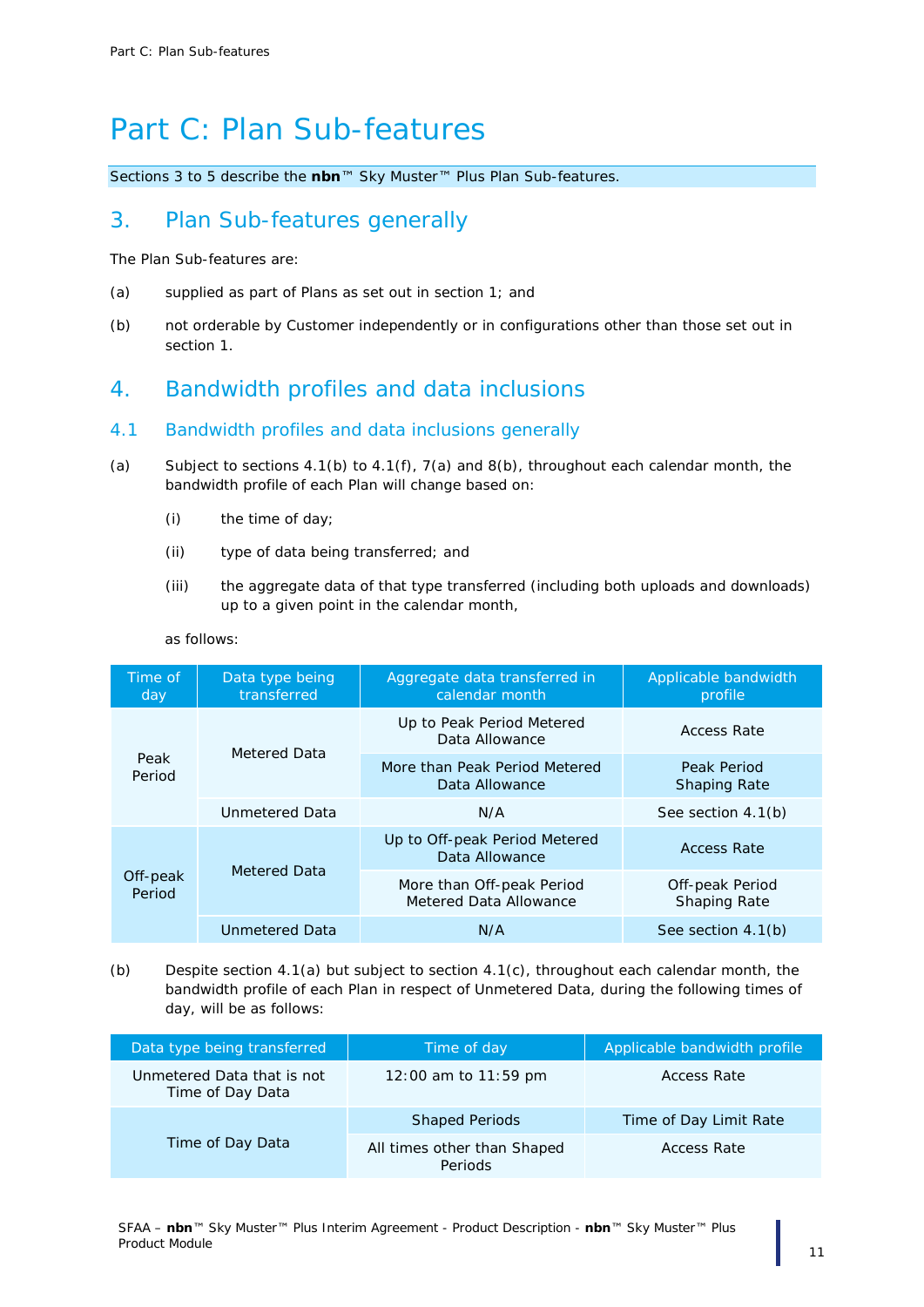- <span id="page-11-3"></span><span id="page-11-1"></span>(c) Despite section [4.1\(b\):](#page-10-5)
	- (i) unless and until otherwise notified by **nbn** by giving 1 month's notice to Customer, the bandwidth profile in respect of Traffic Profile 2 will be the applicable Access Rate at all times of day, including during Shaped Periods; and
	- (ii) after the Time of Day Limit Rate begins applying pursuant to section  $4.1(c)(i)$ , the Information Rate applicable to Traffic Profile 2 may from time to time, at **nbn**'s discretion, exceed the Time of Day Limit Rate during Shaped Periods.
- (d) For clarity, Unmetered Data (including Time of Day Data) will not count towards any Peak Period Metered Data Allowance or Off-peak Period Metered Data Allowance.
- (e) Each bandwidth profile in section [4.1\(a\)](#page-10-3) and [4.1\(b\)](#page-10-5) specifies the maximum data throughput that the SMP Network is designed to make available to Customer at the UNI in respect of a Plan during the time that bandwidth profile applies, and not the minimum data throughput.
- <span id="page-11-2"></span>(f) If a Plan is Activated part way through a calendar month, the Peak Period Metered Data Allowance and Off-peak Period Metered Data Allowance for that Plan for the remainder of that calendar month may, at **nbn**'s discretion, be calculated on a pro-rata basis by reference to the number of days remaining in that calendar month.

#### 4.2 Access Rates

- (a) In respect of the Access Rate for a Plan, **Supplementary Burst** refers to the ability for data transfers under that bandwidth profile to exceed the specified Peak Information Rate.
- (b) Data transfers subject to an Access Rate with Supplementary Burst may or may not burst above the applicable PIR in any given period.
- (c) An Ordered Product may only transfer data at its PIR once during a 24 hour period, and only if the Ordered Product has not exceeded either of its Peak Period Metered Data Allowance or its Off-peak Period Metered Data Allowance in that 24 hour period.

#### 4.3 Traffic Profiles for Metered Data and Time of Day Data

- (a) The Traffic Profiles for Metered Data and Time of Day Data are:
	- (i) **Traffic Profile 1**, which means such traffic as determined by **nbn** from time to time, which may include some traffic related to streaming video content, and traffic accessed via a VPN; and
	- (ii) **Traffic Profile 2**, which means such traffic as determined by **nbn** from time to time, which may include some traffic related to peer to peer applications, operating system updates, software and application updates, gaming software updates, cloud storage platforms and any traffic related to applications which **nbn** cannot identify (but does not include traffic that forms part of Traffic Profile 1).
- (b) Details of specific traffic included in each Traffic Profile from time to time are available to Customer on request in accordance with standard processes as determined by **nbn** from time to time.

### <span id="page-11-0"></span>5. IP Address Scheme

#### 5.1 IP Address Scheme generally

(a) Subject to sections 5.2 to 5.4, **nbn** will support one of the two following IP Address Schemes in respect of each Plan: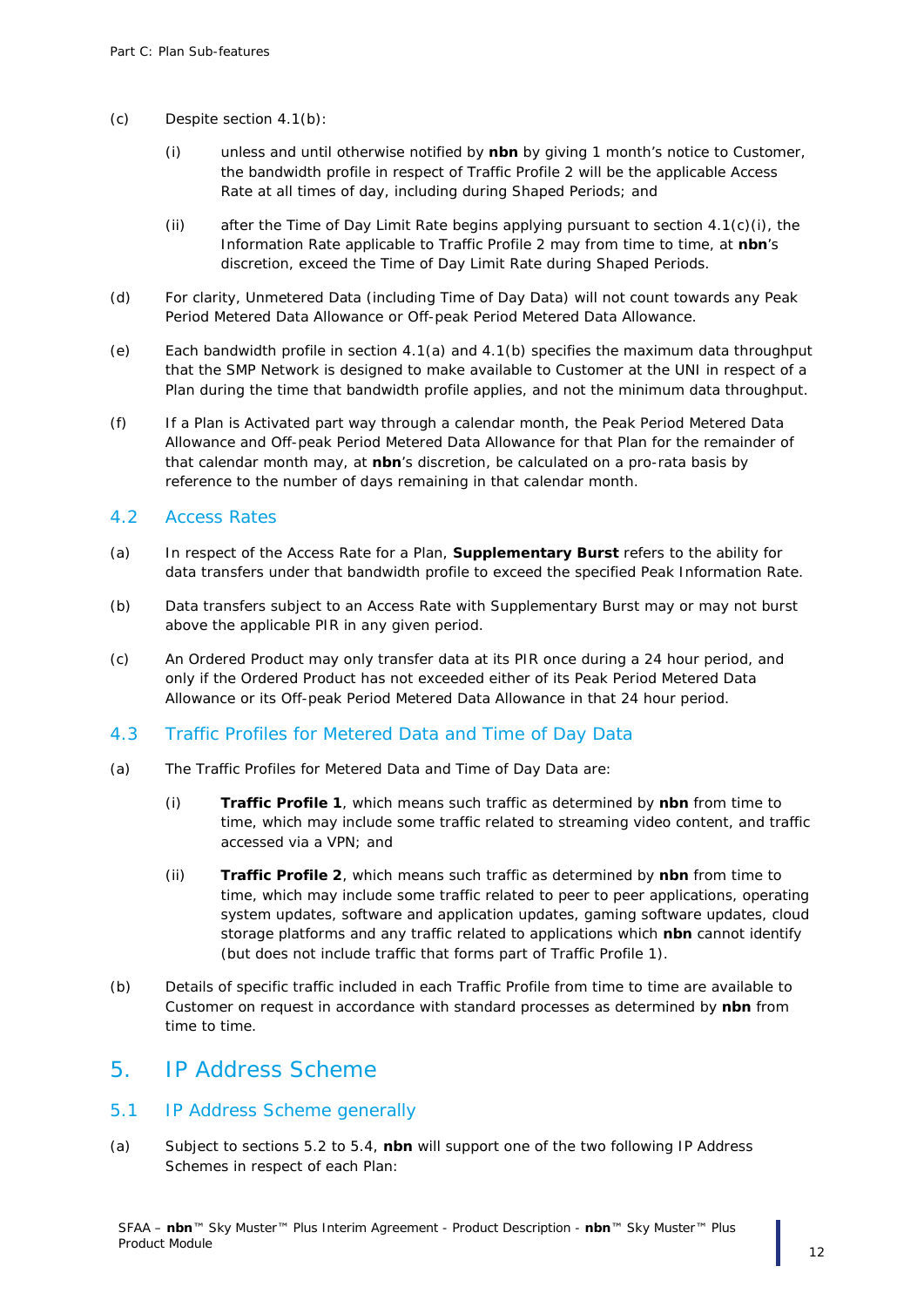- (i) Public Dynamic Network Address Translation (NAT) overload in accordance with section 5.2; or
- (ii) Public 1:1 NAT in accordance with section 5.3.
- (b) The IP Address Scheme that **nbn** will support for a given Plan will be determined in accordance with section 5.4.

#### 5.2 Public Dynamic NAT overload

- (a) **nbn** will allocate:
	- (i) a private IP address to each item of Customer Equipment or End User Equipment attached to a UNI-D; and
	- (ii) an internet-accessible public IP address to each Plan for which the **nbn**™ Upstream Network Boundary is the Internet Point of Presence.
- (b) **nbn** will link the private IP addresses allocated under section 5.2(a)(i) with the public IP address allocated under section 5.2(a)(ii) using Dynamic NAT overload.
- (c) **nbn** may change the public IP address allocated under section 5.2(b) at its discretion:
	- (i) from time to time; and
	- (ii) without limiting section 5.2(c)(i), upon request by Customer.

#### 5.3 Public 1:1 NAT

- <span id="page-12-0"></span>(a) **nbn** will allocate:
	- (i) a private IP address to each item of Customer Equipment or End User Equipment attached to a UNI-D; and
	- (ii) an internet-accessible public IP address to each Plan for which the **nbn**™ Upstream Network Boundary is the Internet Point of Presence.
- <span id="page-12-2"></span><span id="page-12-1"></span>(b) **nbn** will link the private IP addresses allocated under section [5.3\(a\)\(i\)](#page-12-0) with the public IP address allocated under section [5.3\(a\)\(ii\)](#page-12-1) using Static NAT.
- <span id="page-12-3"></span>(c) **nbn** may change public IP address allocated under section [5.3\(b\)](#page-12-2) at its discretion:
	- (i) from time to time; or
	- (ii) without limiting section [5.3\(c\)\(i\),](#page-12-3) upon request by Customer.

#### 5.4 Allocation of IP Address Scheme

- (a) Subject to section 5.4(b), Public Dynamic NAT overload will apply as the default IP Address Scheme in respect of all Ordered Products on and from 1 April 2021.
- (b) If any Ordered Products activated prior to 1 April 2021 experience service supply issues, as determined by **nbn** (acting reasonably), the IP Address Schemes for such Ordered Products may be changed to apply Public 1:1 NAT upon approval by **nbn.**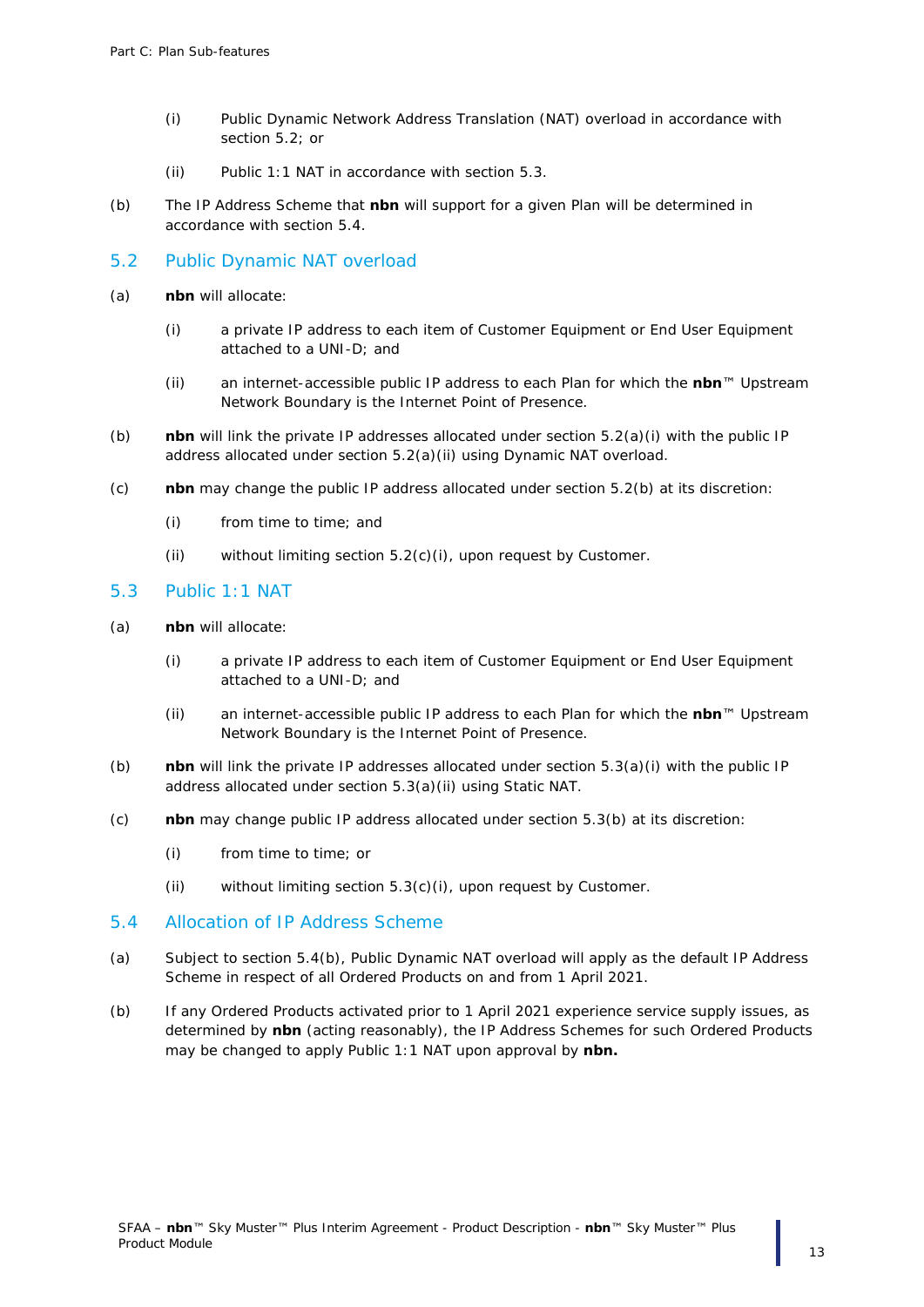## <span id="page-13-0"></span>Part D: Optional Product Features

*Sections [6](#page-13-1) to [8](#page-14-0) describe the optional Product Features available for nbn™ Sky Muster™ Plus.*

### <span id="page-13-1"></span>6. Plan Test Service

- (a) The Plan Test Service is an Ordered Product that allows Customers to conduct testing of Plans.
- (b) **nbn**'s supply of the Plan Test Service comprises:
	- (i) a Plan and an associated UNI-D; and
	- (ii) the Installation of Connecting Equipment, if not already installed.
- (c) Customers may order:
	- (i) up to a maximum of two Plan Test Services in total; but
	- (ii) in respect of any given Beam, a maximum of one Plan Test Service.
- (d) **nbn** will only supply the Plan Test Service if:
	- (i) the Customer has successfully onboarded, or is in the process of onboarding, for **nbn**™ Sky Muster™ Plus; and
	- (ii) **nbn** determines, acting reasonably, that the Customer requires the Plan Test Service to successfully supply **nbn**™ Sky Muster™ Plus to its End Users.
- (e) **nbn** may, at its discretion:
	- (i) supply a Plan Test Service to a Premises which would not otherwise be eligible for a Plan under the standard processes determined by **nbn** from time to time; and
	- (ii) require Customer to select an alternative location if Customer requests the supply of a Plan Test Service at a location:
		- (A) at which it would be difficult for **nbn** to Install the Connecting Equipment or expensive to do so;
		- (B) which is served by a Beam which **nbn** determines is, or is likely to become, subject to capacity constraints; or
		- (C) which would require **nbn** to supply more than one Plan Test Service to Customer using a given Beam.
- (f) **nbn** will not conduct, or assist Customer to conduct, any testing in connection with the Plan Test Service except to the extent of supplying the Plan Test Service and Installing the Connecting Equipment for the Plan Test Service under this section [6.](#page-13-1)

### <span id="page-13-2"></span>7. Data Block

<span id="page-13-3"></span>(a) A Data Block is an optional Product Feature that increases both the Peak Period Metered Data Allowance and the Off-peak Period Metered Data Allowance of a Plan by 5 GB each.

*Example: If Customer acquires a 25GB+ Plan plus two Data Blocks, the Peak Period Metered Data Allowance and Off-peak Period Metered Data Allowance for that Plan will be 35 GB each.*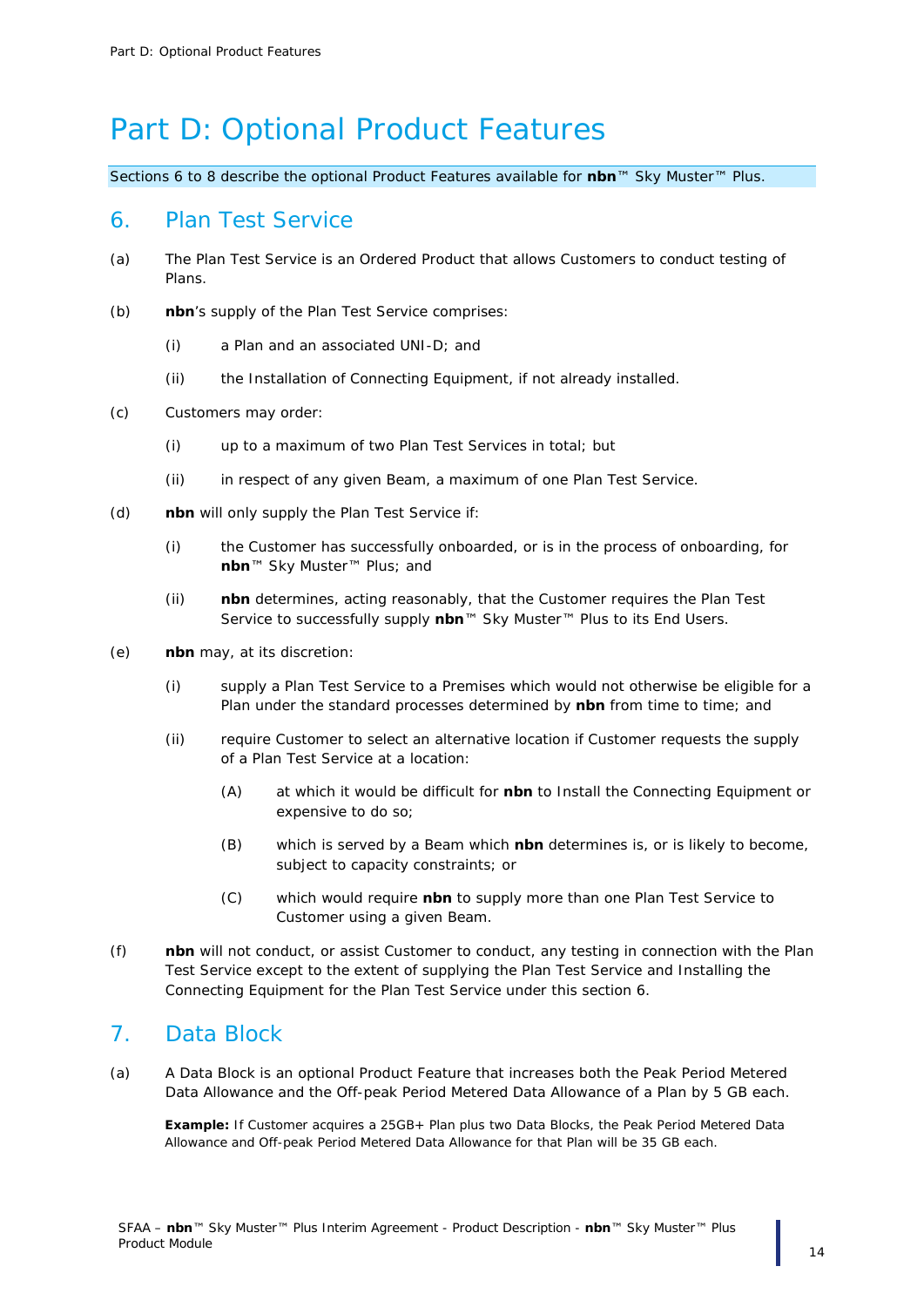- (b) The increase to the Peak Period Metered Data Allowance and Off-peak Period Metered Data Allowance of a Plan from a Data Block, as described in section  $7(a)$ , will apply:
	- (i) at the time a Plan is initially ordered, if the Data Block is ordered at the same time; and
	- (ii) from the start of the first calendar month which begins at least 1 Business Day after the order of the Data Block, if the Data Block is ordered after the Plan is initially ordered.
- (c) Customer must not order, and **nbn** may decline to supply, a Data Block in respect of a Plan if that Data Block would have the effect that the Peak Period Metered Data Allowance or Off-peak Period Metered Data Allowance of that Plan, as adjusted by the Data Block, would exceed 150 GB.

### <span id="page-14-0"></span>8. Top-Up

- (a) A Top-Up is an optional Product Feature that enables a Plan to transfer a specified amount of Metered Data at the applicable Access Rate for use after the relevant Plan has exceeded its Peak Period Metered Data Allowance or Off-peak Period Metered Data Allowance, as set out in this section [8.](#page-14-0)
- <span id="page-14-1"></span>(b) Top-Ups are available in increments that include both 1 GB of Peak Period Top-Up Allowance and 1 GB Off-peak Period Top-Up Allowance.
- (c) Despite section [4.1\(a\),](#page-10-3) if a Top-Up is supplied in respect of a Plan:
	- (i) the bandwidth profile for that Plan for Metered Data usage during Peak Periods will be the Access Rate from the time the Top-Up is supplied until the Peak Period Top-Up Allowance is exhausted; and
	- (ii) the bandwidth profile for that Plan for Metered Data usage during Off-peak Periods will be the Access Rate from the time the Top-Up is supplied until the Off-peak Period Top-Up Allowance is exhausted.
- (d) If a Top-Up is supplied in respect of a Plan during a calendar month, Metered Data usage during Peak Periods for that Plan during that calendar month will be counted towards the Peak Period Top-Up Allowance starting from the later of the following to occur (to the extent applicable):
	- (i) the Top-Up is supplied;
	- (ii) the Plan exceeds its Peak Period Metered Data Allowance; and
	- (iii) the Plan exhausts the Peak Period Top-Up Allowance for any Top-Up previously supplied in respect of that Plan during that calendar month.
- (e) If a Top-Up is supplied in respect of a Plan during a calendar month, Metered Data usage during Off-peak Periods for that Plan during that calendar month will be counted towards the Off-peak Period Top-Up Allowance starting from the later of the following to occur (to the extent applicable):
	- (i) the Top-Up is supplied;
	- (ii) the Plan exceeds its Off-peak Period Metered Data Allowance; and
	- (iii) the Plan exhausts the Off-peak Period Top-Up Allowance for any Top-Up previously supplied in respect of that Plan during that calendar month.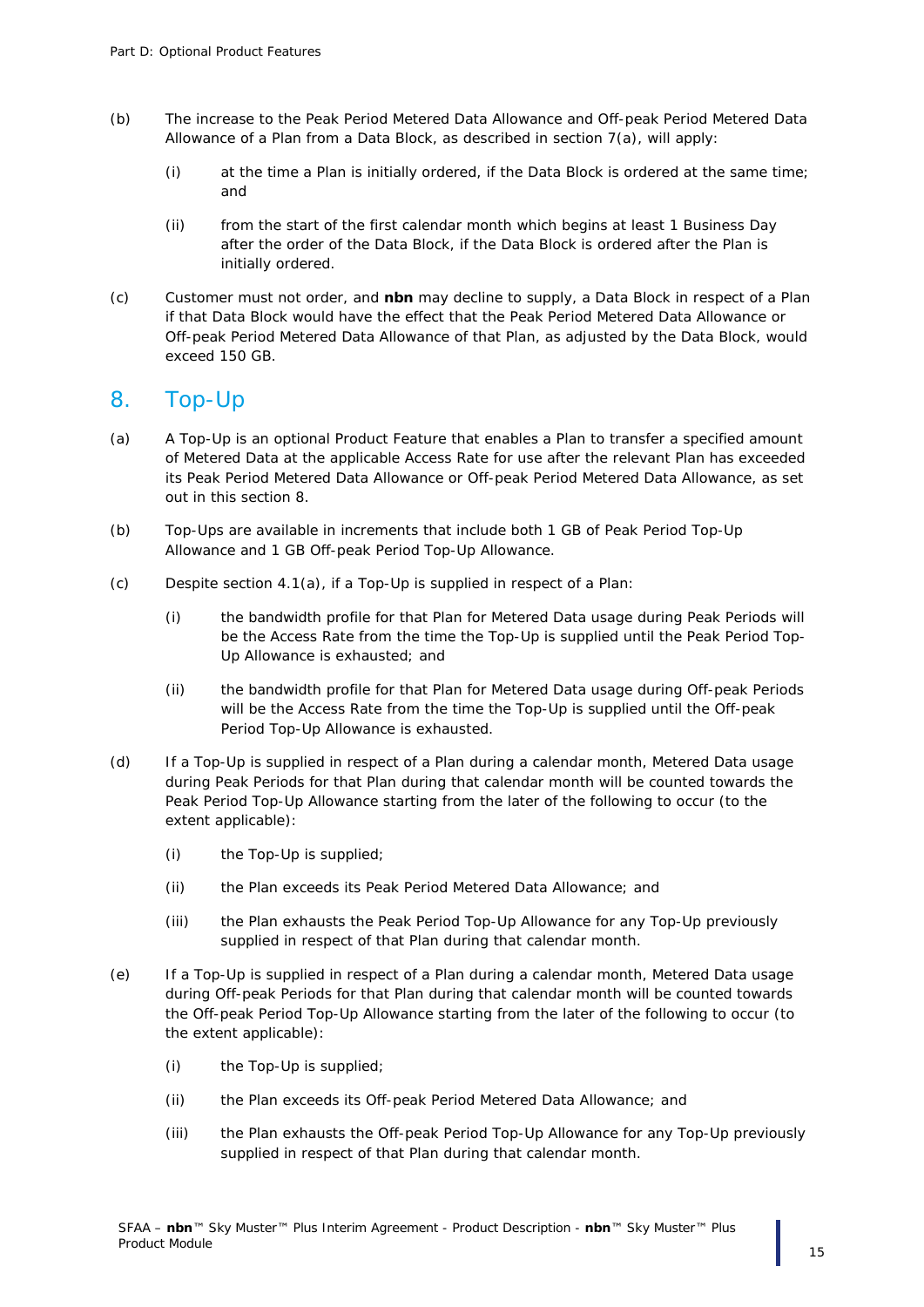- (f) Each Top-Up, including any unused Peak Period Top-Up Allowance and any unused Off-Peak Period Top-Up Allowance, will expire at the end of the calendar month in which it is supplied.
- (g) Customer must not order, and **nbn** may decline to supply, a Top-Up in respect of a Plan if that Top-Up would have the effect that:
	- (i) the aggregate of the Peak Period Metered Data Allowance for that Plan plus any Peak Period Top-Up Allowance supplied in respect of that Plan in that calendar month would exceed 160 GB; or
	- (ii) the aggregate of the Off-peak Period Metered Data Allowance for that Plan plus any Off-peak Period Top-Up Allowance supplied in respect of that Plan in that calendar month would exceed 160 GB.
- (h) Despite anything else in this section [8,](#page-14-0) the Top-Up Product Feature will not be available until **nbn** gives notice in writing to Customer of its availability.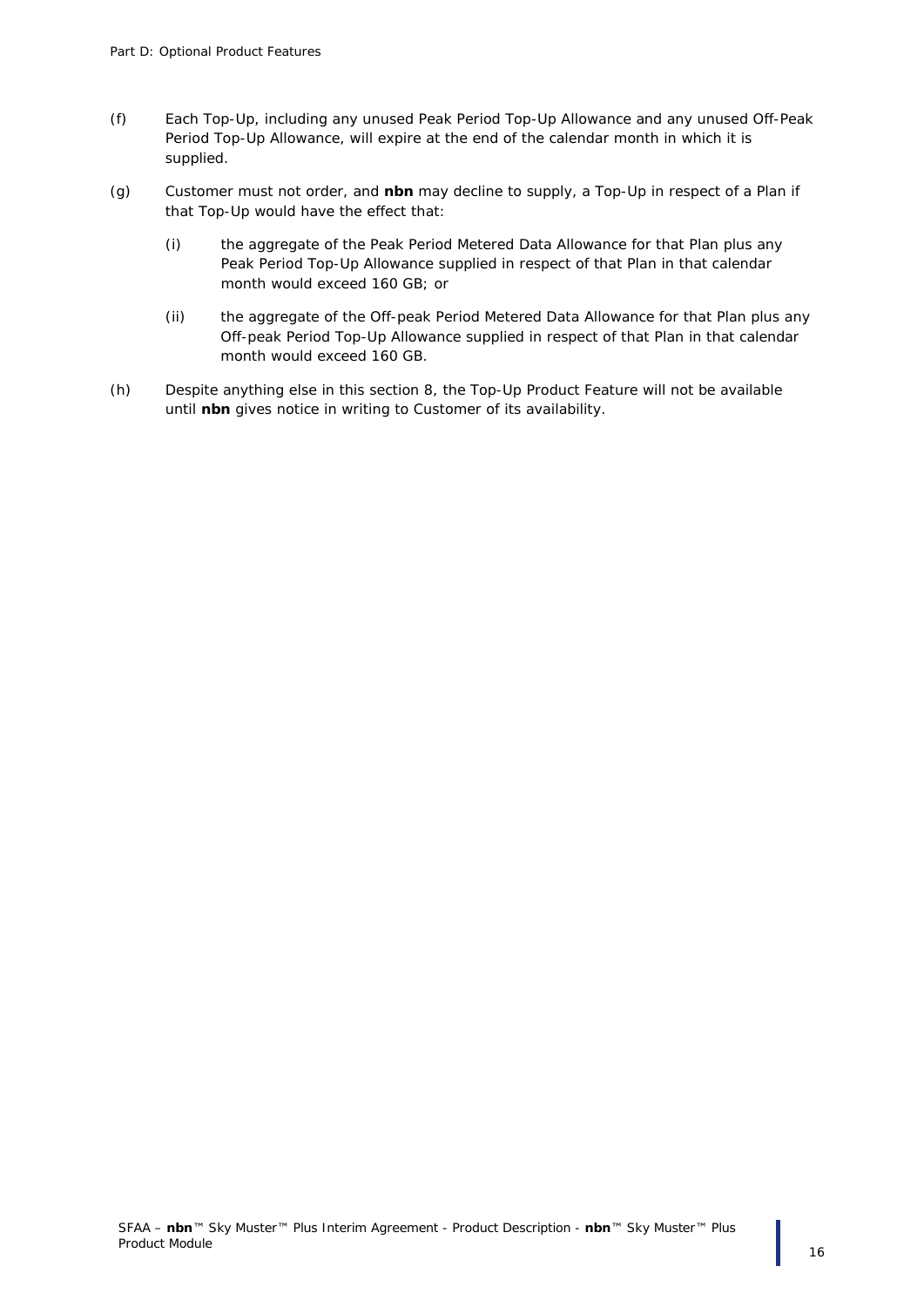## <span id="page-16-0"></span>Part E: General conditions of supply

*Section [9](#page-16-1) sets out Customer obligations in relation to the downstream supply of services to which nbn™ Sky Muster™ Plus is an input.*

#### <span id="page-16-1"></span>9. Downstream supply

9.1 Priority Assistance and CSG Services

Customer must not use **nbn**™ Sky Muster™ Plus as an input into the supply of:

- (a) a Downstream Priority Assistance Service; or
- (b) a Downstream CSG Service.

#### 9.2 End User Equipment and installation activities

(a) Customer is responsible for supplying and installing all End User Equipment required for the supply of **nbn**™ Sky Muster™ Plus.

*Section [10](#page-16-2) sets out some general obligations of nbn and Customer that apply in relation to the end-to-end supply of nbn™ Sky Muster™ Plus.*

## <span id="page-16-2"></span>10. **nbn**™ Sky Muster™ Plus exclusions and Customer responsibilities

- (a) Customer is responsible for ordering appropriate Plans for each **nbn**™ Sky Muster™ Plus Product to meet its own requirements in respect of the supply of Customer Products to its Downstream Service Providers and Contracted End Users.
- (b) **nbn**™ Sky Muster™ Plus does not include:
	- (i) facilities access;
	- (ii) any interconnection with the SMP Network at the **nbn**™ Upstream Network Boundary;
	- (iii) Customer Equipment or End User Equipment (including cabling from the NTD to Customer or End User Equipment);
	- (iv) any content or applications;
	- (v) any other end user equipment, such as modems, personal computers, network attached storage solutions, central splitters, in-line splitters and any equipment necessary to receive or interact with multicast data;
	- (vi) any network fault or performance monitoring probe or device supplied by **nbn** in relation to the SMP Network;
	- (vii) any equipment (including Lines) upstream of the **nbn**™ Upstream Network Boundary, excluding any **nbn™** Equipment; or
	- (viii) any form of internet filtering.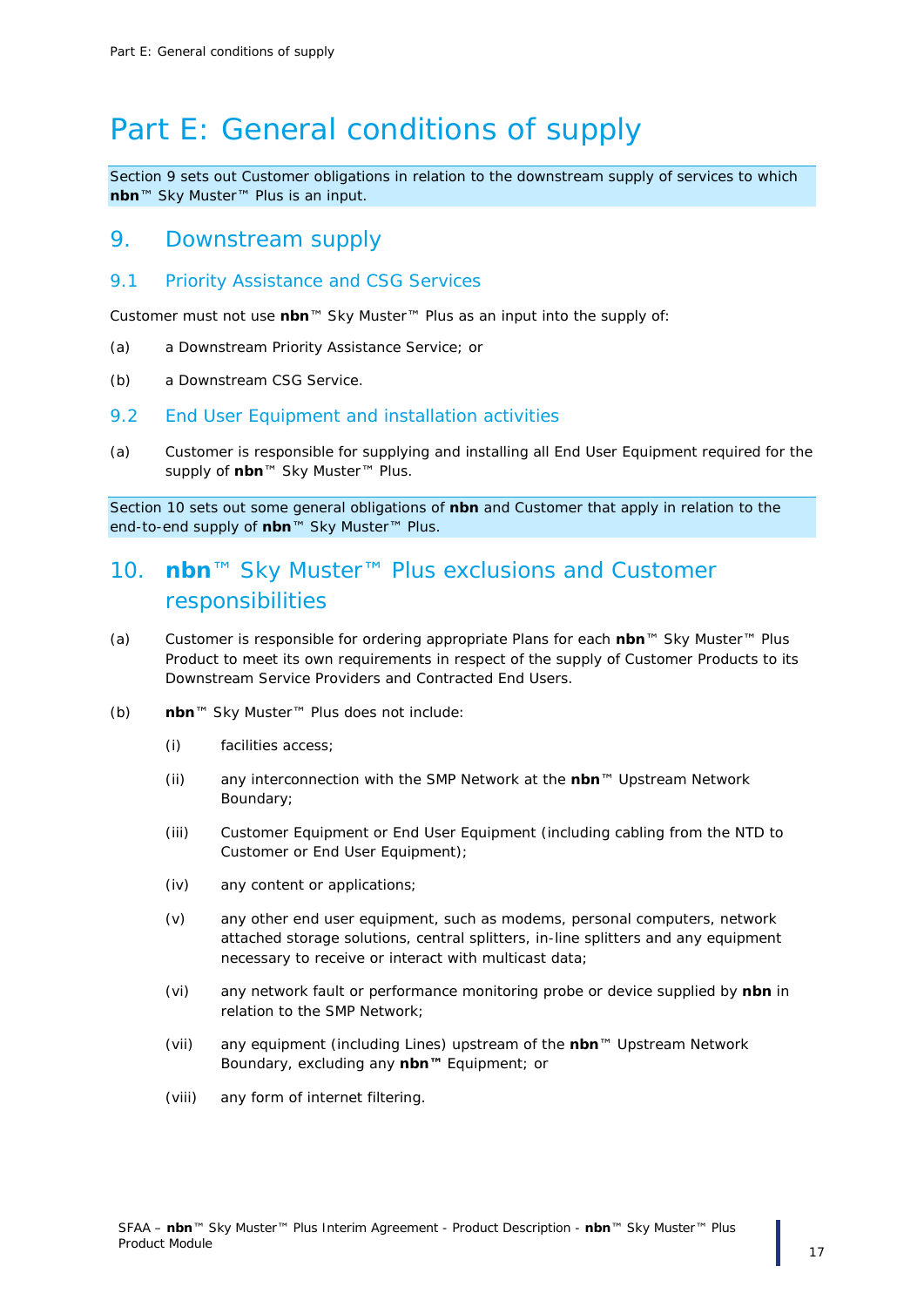*Section* [11](#page-17-0) *describes the structure of the SMP Network and the boundaries of nbn<sup>™</sup> Sky Muster™ Plus.*

## <span id="page-17-0"></span>11. SMP Network architecture and **nbn**™ Sky Muster™ Plus boundaries

#### 11.1 SMP Network architecture

In the SMP Network, each Premises at which **nbn**™ Sky Muster™ Plus is available is located within a Beam.

#### 11.2 **nbn**™ Sky Muster™ Plus boundaries

**nbn**™ Sky Muster™ Plus carries traffic in respect of a Premises over the SMP Network between the following boundaries:

- (a) the UNI used to serve that Premises; and
- (b) the **nbn**™ Upstream Network Boundary.

#### 11.3 Power Outages

**nbn** may not be able to supply **nbn**™ Sky Muster™ Plus in the event of a Power Outage affecting:

- (a) an NTD or any other **nbn**™ Equipment located at a Premises served by the SMP Network; or
- (b) any other active equipment that forms part of the SMP Network.

*Section* [12](#page-17-1) *describes factors relevant to the speeds, performance and availability of nbn™ Sky Muster™ Plus.*

### <span id="page-17-1"></span>12. Speeds, performance and availability

#### 12.1 Speeds and performance of Ordered Products

- (a) References to download and upload speeds in this **nbn**™ Sky Muster™ Plus Product Description are to Layer 3 speeds and are references to the maximum data throughput that the SMP Network is designed to make available to Customer at the UNI in respect of the relevant Premises, not the minimum data throughput.
- (b) The speeds and performance (including stability) of Ordered Products actually experienced by Customer, Downstream Service Providers, Contracted End Users and other End Users will vary and depend upon a number of factors including:
	- (i) the equipment used by Customer, Downstream Service Providers, Contracted End Users and other End Users (which can also affect the speeds experienced at the UNIs for a relevant Premises in respect of Products supplied to End Users and end users of Other Customers);
	- (ii) the nature and quality of the Customer Product or Downstream Product acquired by Downstream Service Providers and Contracted End Users;
	- (iii) the number of simultaneous End Users being served by the **nbn**™ Network;
	- (iv) interference caused by the equipment or network of any third party;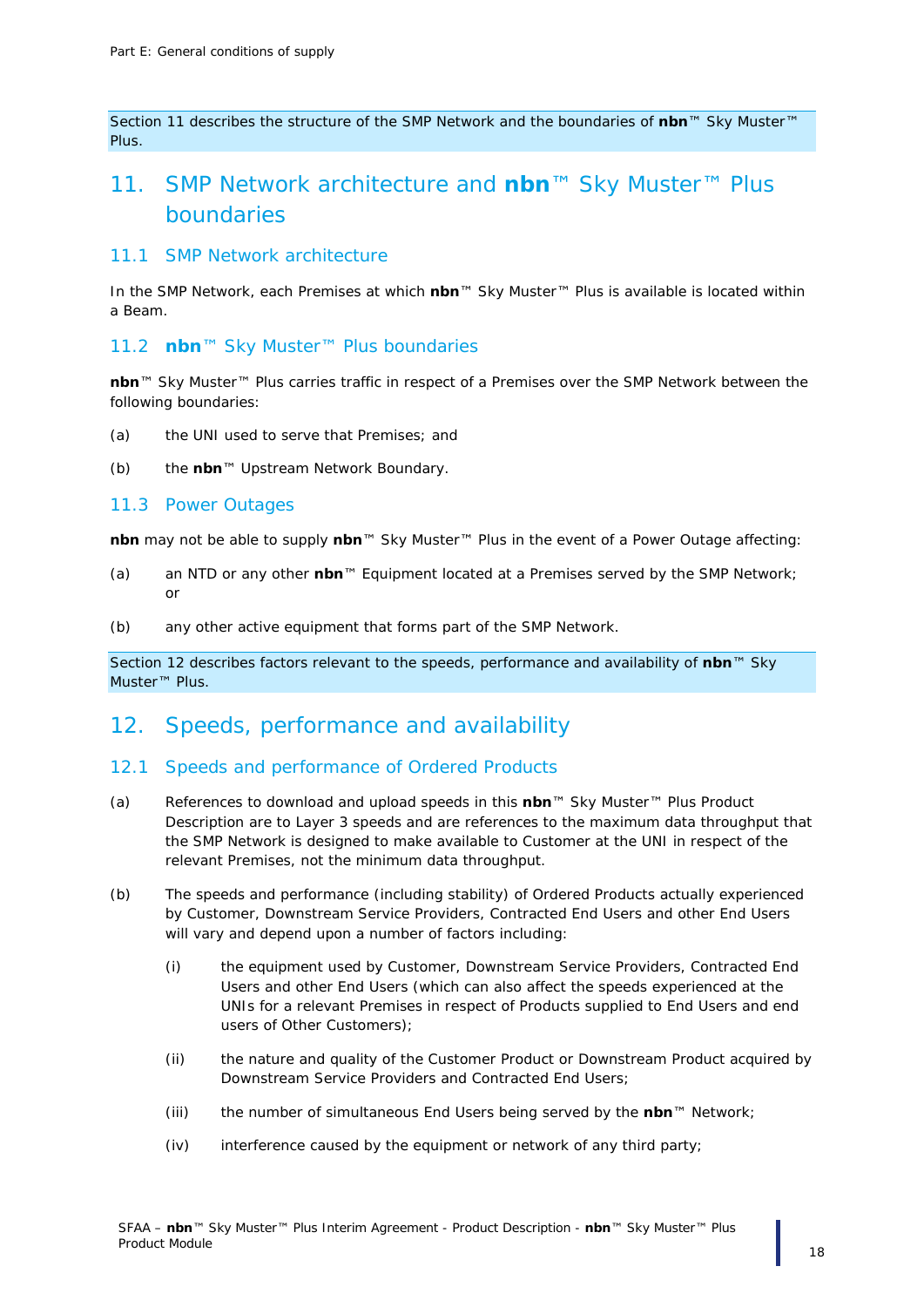(v) the nature, quality and length of the connection to, and signal reception (including any interference with in building cabling, line-of-sight interference, weather, wireless signals, Satellite Limitations or prevailing radio conditions) at or affecting, the relevant Premises.

#### 12.2 Line Rate

Customer must consider, and acknowledges, that:

- (a) if a UNI-D negotiates with any attached device downstream of the UNI-D to operate over a Line Rate that is insufficient to deliver an applicable bandwidth profile, traffic loss may occur at the UNI-D; and
- (b) **nbn**'s ability to deliver bandwidth profiles included in Plans selected by Customer will be affected by actual Line Rates achieved in operation.

#### <span id="page-18-0"></span>12.3 NTD throughput limits

- (a) If the aggregate PIR bandwidth profiles of ordered products, including both **nbn**™ Ethernet (Satellite) ordered products and **nbn**™ Sky Muster™ Plus ordered products, supplied to the same NTD exceed the NTD maximum aggregate throughput set out below (in section [12.3](#page-18-0)[\(b\)\)](#page-18-1), the ordered products supplied to that NTD may not achieve maximum peak data throughput simultaneously.
- <span id="page-18-1"></span>(b) The maximum aggregate throughput for an NTD in respect of all UNIs on an NTD are:

| Downstream (Mbps) | Upstream (Mbps) |
|-------------------|-----------------|
| 60                |                 |

(c) Customer must ensure that End Users are aware of the potential for the maximum aggregate throughput of NTDs to affect the ability of multiple Ordered Products supplied using the same NTD to achieve maximum peak data throughput simultaneously.

*Note: The maximum aggregate NTD throughputs set out in this sectio[n 12.3](#page-18-0) apply in respect of all ordered products supplied by nbn to Customer and all Other Customers. Limitations apply to the number of nbn™ Sky Muster™ Plus ordered products which nbn makes available in respect of a Premises as set out in sections [12.4](#page-18-2) and [12.5.](#page-18-3)*

#### <span id="page-18-2"></span>12.4 Availability of supply of Product

Notwithstanding anything else in this **nbn**™ Sky Muster™ Plus Product Description, the supply of **nbn**™ Sky Muster™ Plus by **nbn** to Customer is subject to the availability of each of the **nbn**™ Sky Muster™ Plus Product Components, Plan Sub-features and Product Features at the time at which Customer places an order.

#### <span id="page-18-3"></span>12.5 SMP Network capacity management

In respect of **nbn**™ Sky Muster™ Plus:

- (a) except as otherwise notified by **nbn** in accordance with standard processes determined by **nbn** from time to time, Customer must not place, and **nbn** may decline, an **nbn**™ Sky Muster™ Plus order in respect of a Premises if the supply of the ordered Plan would result in **nbn** supplying to all **nbn** customers in respect of that Premises either:
	- (i) more than one Plan; or
	- (ii) a Plan in addition to any **nbn**™ Ethernet ordered product;